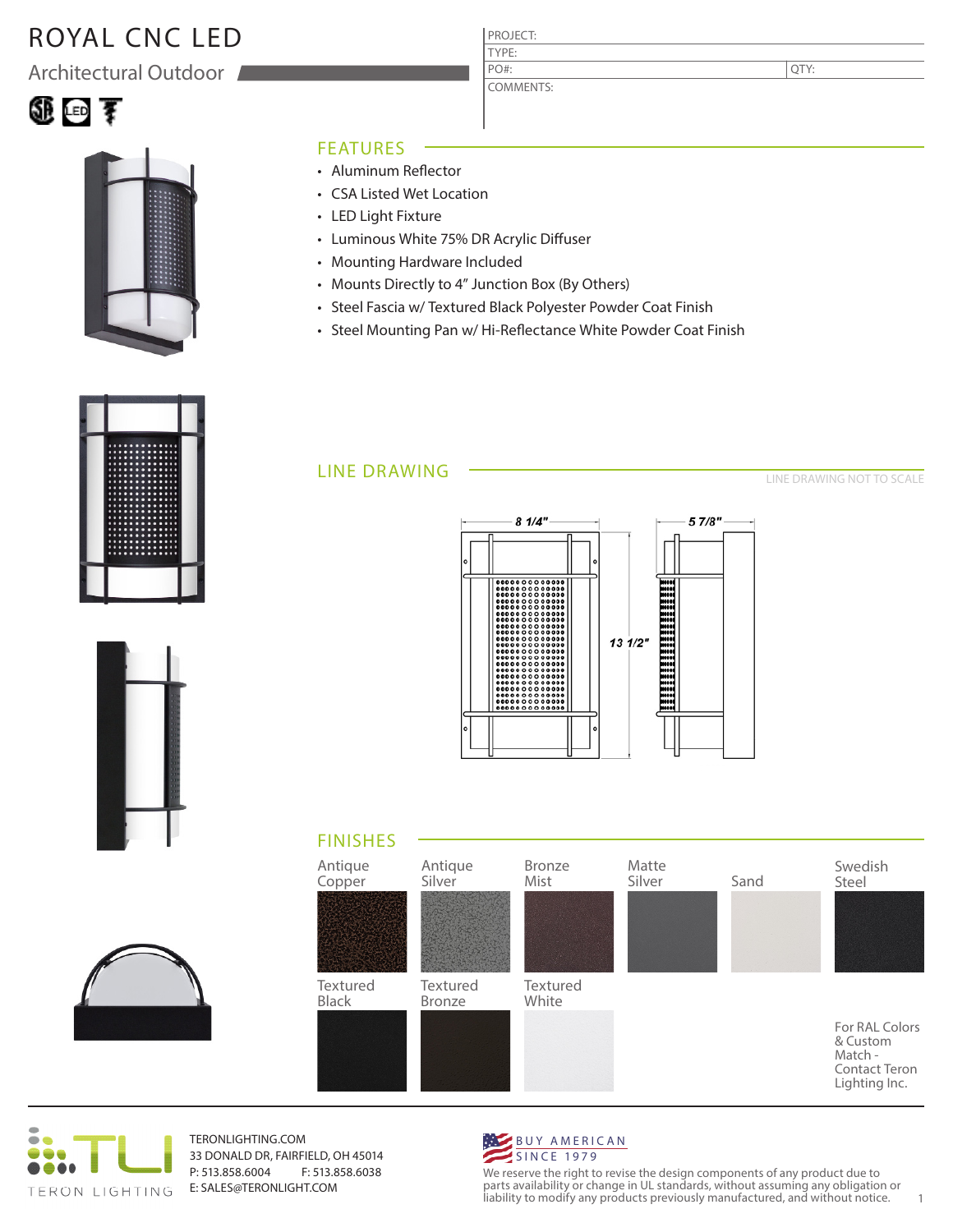### ROYAL CNC LED

Architectural Outdoor

## LED

#### PROJECT: TYPE: COMMENTS: PO#:  $\vert$  QTY:

| <b>Fixture Core</b>      |                                                                                                                                                                                                                 |                                |                       |
|--------------------------|-----------------------------------------------------------------------------------------------------------------------------------------------------------------------------------------------------------------|--------------------------------|-----------------------|
| <b>PRODUCT CODE</b>      | SOURCE/WATTAGE                                                                                                                                                                                                  | <b>VOLTAGE</b>                 | <b>DIMMING DRIVER</b> |
| RL - Royal<br>ORDER INFO | L15.0-TE600 - 15.0W @ 600mA ELV<br><b>Dimming Driver</b><br>L18.0-TE700 - 18.0W @ 700mA ELV<br><b>Dimming Driver</b><br>L18.0-ZE700 - 18.0W @ 700mA<br>Line Voltage 4-Wire Dimming Driver<br>(Dimmable 0 - 10V) | 120V<br>277V<br>$(50 / 60$ Hz) | Not Applicable        |
| RL                       | L15.0-TE600                                                                                                                                                                                                     | 120V                           | Not Applicable        |

Example ^ (may not represent a manufacturable product)

#### TRIM  $\begin{array}{|c|c|c|c|c|c|}\hline \text{FINISH} & \text{COLOR TEMP} & \text{OPTIONS} \ \hline \end{array}$ ORDER INFO Aesthetics & Options PROD SOURCE Example ^ (may not represent a manufacturable product) 30K - 3000K Color Temp 35K - 3500K Color Temp 40K - 4000K Color Temp F - Fused TP - Tamper Resistant Screws SPD – Surge Protection Device AC - Antique Copper BZ - Textured AS - Antique Silver BT - Bronze Mist SM - Matte Silver SN - Sand SW - Swedish Steel TB - Textured Black (Standard) AC 30K F RL 2.15.0 L18.0 • 30K - 3000K Color Temp • 2048 LED Source Lumens • 136.5 LED Source Lumans Per Watt • 30K - 3000K Color Temp • 2390 LED Source Lumens • 132.8 LED Source Lumans Per Watt Bronze TW - Textured White CNC CNC

| <b>IREPLACEMENT PART</b>     | <b>PART NO</b> | <b>NOTES</b>                                                                        |
|------------------------------|----------------|-------------------------------------------------------------------------------------|
| White 75% DR Acrylic<br>Lens | 3051060        | Don't see the configuration you are looking for?<br>Call us today at (513) 858-6004 |



TERONLIGHTING.COM 33 DONALD DR, FAIRFIELD, OH 45014 P: 513.858.6004 F: 513.858.6038 E: SALES@TERONLIGHT.COM



We reserve the right to revise the design components of any product due to parts availability or change in UL standards, without assuming any obligation or liability to modify any products previously manufactured, and without notice. 2